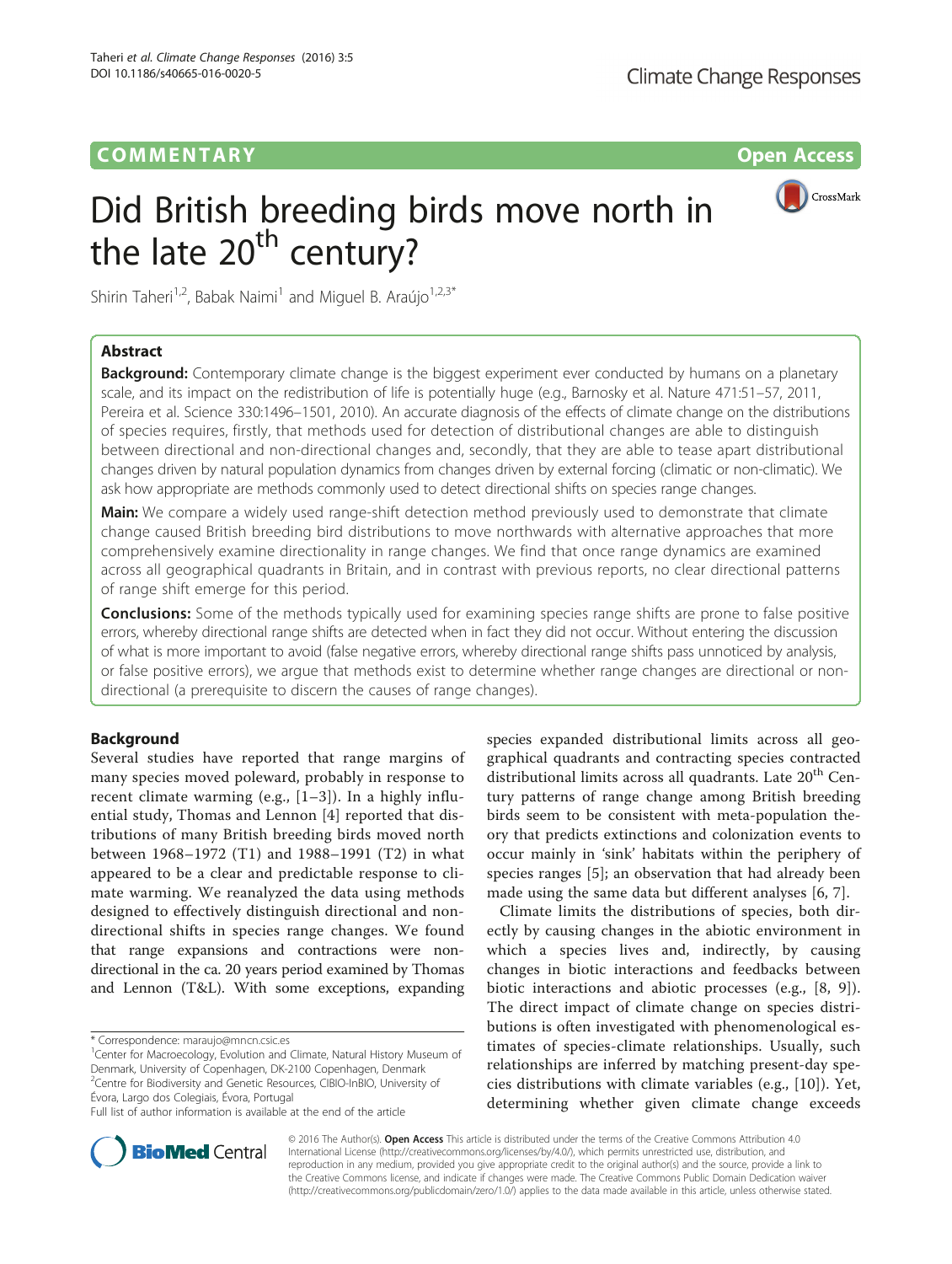species climatic tolerances using analysis of species range data is difficult because there are many nonclimatic factors constraining species distributional limits (e.g., [[11](#page-3-0), [12](#page-3-0)]). Species distributional dynamics across a given time period can be also examined by comparison with climate change patterns for the same period (e.g., [\[13](#page-3-0)–[15\]](#page-3-0)). The general principle is that if species distributional limits are moving in the same direction as climate change, then one might reasonably conclude that climate change is involved. Several studies have used the latter approach to detect latitudinal (e.g.,  $[16]$  $[16]$ ) and altitudinal (e.g.,  $[17, 18]$  $[17, 18]$  $[17, 18]$ ) shifts in species distributional limits.

However, detecting directional changes in species distributions requires that changes are compared across all geographical quadrants rather than just northern and southern range limits (see also [[19\]](#page-3-0)). In the northern hemisphere, the critical question is whether species distributions are, on average, moving northward—as expected if expansions were driven by climate warming—, or evenly across distributional margins—as expected if expansions were driven by population dynamics (e.g., [[6, 7, 20](#page-3-0)]) or by multiple drivers acting in several directions and causing range changes to be complex and seemingly idiosyncratic (e.g., [[21, 22\]](#page-3-0)). Likewise, one should ask if local extinctions are, on average, occurring mainly at southern margins or whether they are ubiquitous across all margins of the species range.

Thomas and Lennon [\[4\]](#page-3-0) measured distributional changes within the northern and the southern margins of species. Since distributional dynamics were expected to be different for southerly and northerly-distributed species, T&L grouped species based on their average geographical position within Britain. Consistent with the hypothesis that climate warming drove changes in the distributions of birds, they found that the northern margins of southerly-distributed species that increased ranges shifted northwards, while the northern margins of many southerly-distributed species that declined overall shifted southwards. In contrast, the southern margins of northerly-distributed species that increased ranges generally shifted southwards, whereas the southern margins of most of the northerly-distributed species that declined shifted northwards. In addition, they found that the northern margins of southerlydistributed species with no overall change in range size had a northward shift of 18.9 km, while no systematic distributional shift towards north or south was detected for northerly-distributed species. Gillings and colleagues [[19\]](#page-3-0) examined range dynamics more broadly and confirmed the general trend reported by T&L, while also detecting the existence of complex, multidirectional shifts that passed unnoticed in the original 1999 analysis.

## Main text

We reanalyzed the data [[23, 24](#page-3-0)] using two different analytical approaches that more explicitly seek to distinguish directional shifts from non-directional ones (see Additional file [1\)](#page-3-0), and then asked whether late  $20<sup>th</sup>$ Century changes in distributional limits of British breeding birds were significantly different across geographical quadrants. We assumed that if distributional changes of birds were not significantly different among quadrants (a question not addressed in previous studies), warming of temperatures should not be immediately invoked as the key candidate driver of such changes (see Additional file [2](#page-3-0): Figure S1).

Our analyses revealed that no clear directional shifts in the distributions of birds emerged when patterns were examined across the four geographic quadrants. In the first analysis, following T & L, we recorded the mean location of marginal cells (all cells at the edge of species ranges rather than 10 marginal cells, as done by T&L) for each species within the four geographical quadrants (Additional file [2:](#page-3-0) Figure S1B). Then, we examined if a relationship existed between changes in the mean position of the marginal cells and changes in the overall range sizes of species across Britain. Consistent with T&L, contracting species tended to shrink northward across the southern limit (Fig. [1a](#page-2-0)). However, they also contracted in every other direction and expanding species also expanded across all geographic quadrants. Range shifts were generally outwards—from the core to the periphery of the range—except for the western boundaries of northerly distributed species where no distinguishable patterns were detected (See also Additional file [3](#page-3-0): Figure S2).

The northern limits of southerly distributed species that did not show an overall change in their range sizes (the interpretation of the  $x = 0$  intercept in Fig. [1a](#page-2-0)) moved 22.35 km north on average, which is comparable with the 18.9 km northward shift reported by T&L (but P  $= 0.545$ ). These species also shifted 5.96, 4.92 and 12.78 km inward, on average, along the southern, eastern and western margins of their ranges respectively  $(P<0.001$ ,  $P = 0.091$  and  $P < 0.001$ ). The margins of northerlydistributed species followed similar patterns ( $P < 0.001$ ) except along the western margins for which no meaningful range shift was detected  $(P = 0.712)$ .

In the second analysis, we used a novel approach that counts the number of local expansion and contraction events in each geographical quadrant relative to the available land area (Additional file [2](#page-3-0): Figure S1C). We found that the proportion of contracting and expanding marginal cells within each quadrant was not significantly different between quadrants for contracting and expanding species (Wilcoxon signed-rank test;  $P > 0.05$ ) (Fig. [1b](#page-2-0)). An exception was recorded for southerly distributed species, whose patterns of range contraction were generally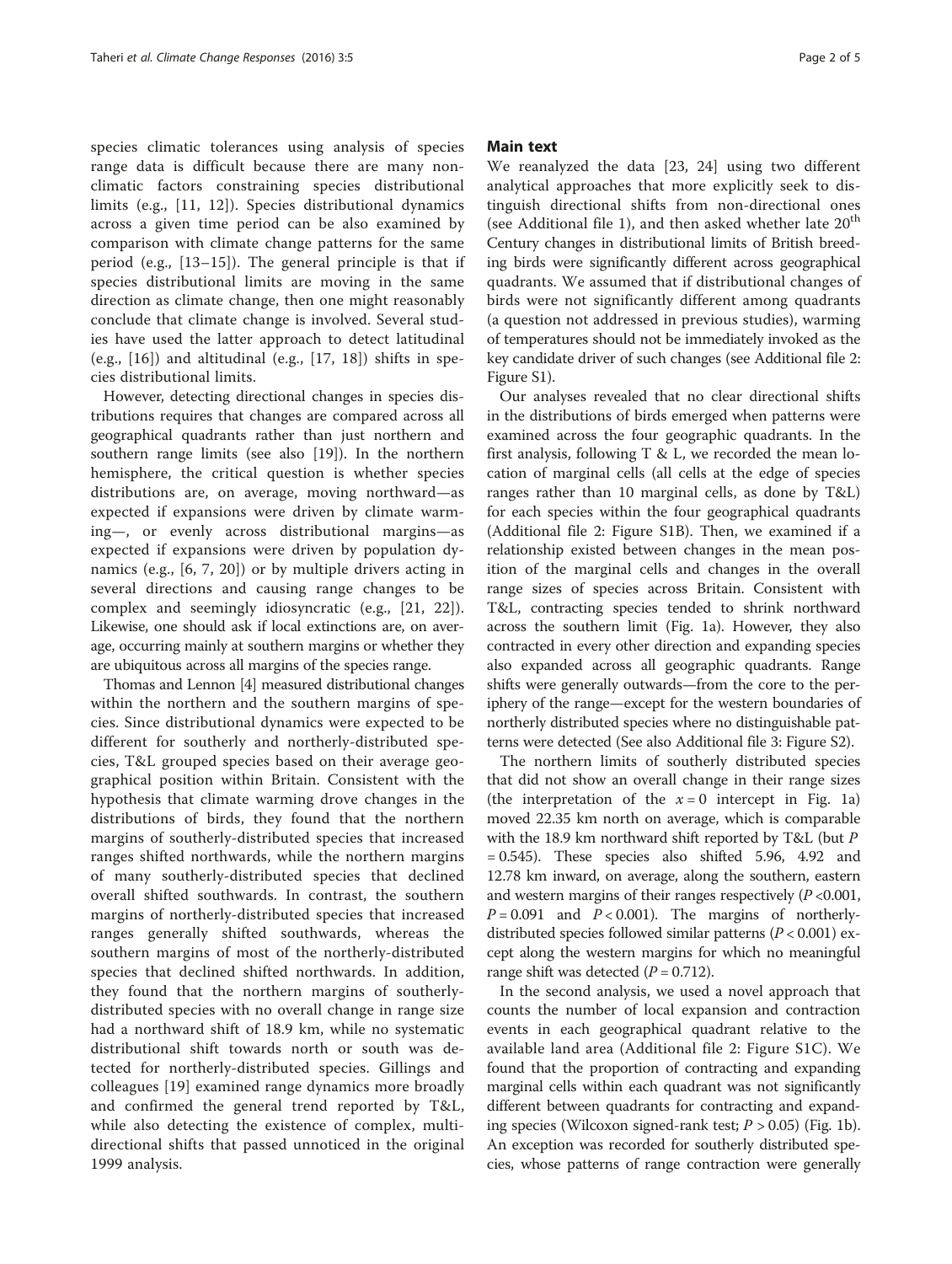<span id="page-2-0"></span>

greater in the northern quadrant compared to the eastern one  $(P = 0.021)$ . Overal, given these multiple significant tests across the four geographical quadrants we can argue that shifts were not significant at the level 0.05.

Several analysis and meta-analysis have reported poleward and elevation-ward shifts in distributional limits of species without contrasting them with distributional changes across their full range. Whether range shifts provide evidence that climate change is acting on them depends on the congruence of the range shifts patterns with climate change patterns [[19\]](#page-3-0). If range dynamics for expanding species are measured at only a single range edge, then, the likelihood is great that an expansion will be detected and erroneous conclusions could be made. But if range shifts, or pulses of range expansion and contraction, are ubiquitous across the range, then natural population dynamics, or non-linear interactions between

climate and non-climatic vectors, such as biological invasions (e.g., [\[25](#page-3-0)]), land use (e.g., [\[26\]](#page-3-0)), and/or disease (e.g., [\[27](#page-3-0)]), might be reasonably invoked as alternative driving forces of change.

## **Conclusions**

There is a consensus that attribution of climate change effects to species range shifts should, ideally, be based on multiple lines of evidence (e.g., [\[28](#page-4-0)]). We agree. However, whenever inferences of climate change effects on range dynamics are based on statistical analysis of species range change data, it is crucial that tests are able to adequately distinguish directional and non-directional shifts (see also [[29\]](#page-4-0)). Such comparisons between observed species distributional patterns and expected distributional patterns under absence of process are the underlying principle of null models [\[30](#page-4-0)], and are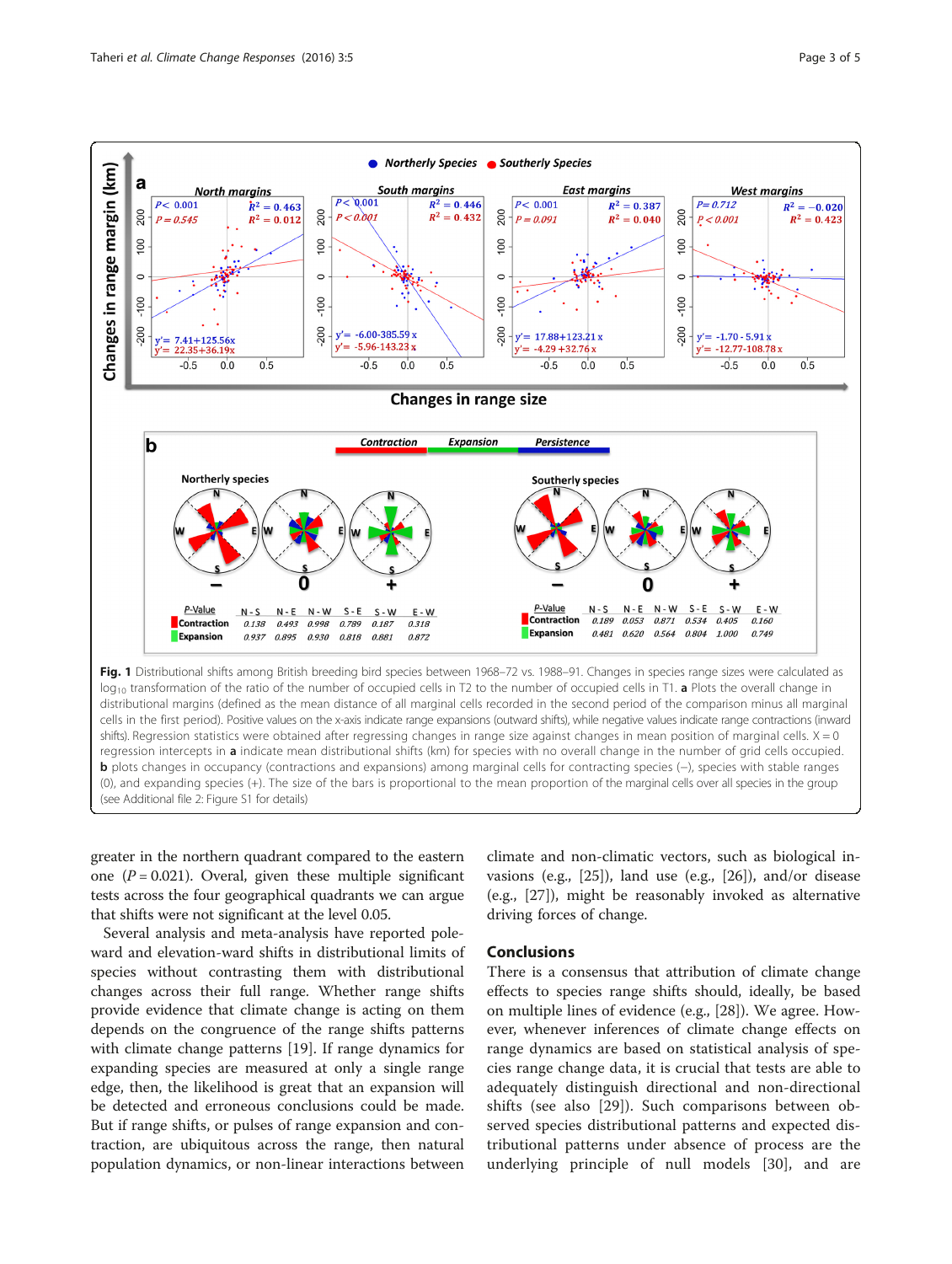<span id="page-3-0"></span>becoming standard practice in different sub-fields of ecology (e.g., [[31, 32\]](#page-4-0)), biogeography (e.g., [[33, 34\]](#page-4-0)), conservation and global change biology (e.g., [[35, 36\]](#page-4-0)). Failure to undertake such comparisons in studies examining species range changes can lead to inflation of false positive errors by equivocally concluding for the existence of directional range shifts when they are no different from the null expectation.

Raising the bar of evidence in studies attributing climate change effects on species range changes is important to reduce errors of interpretation that could lead to erroneous management decisions. For example, if particular change in land-use practices causes a given species to contract its range, attributing the effect to climate change might lead to inappropriate management actions and inefficient allocation of funds to conservation in the short term. In the long term, failing to adhere to high standards could have the consequence of decreasing of confidence in climate change attribution studies as well as models, which would bring about the risk of neglecting important climate change impacts in management decisions.

## Additional files

[Additional file 1:](dx.doi.org/10.1186/s40665-016-0020-5) Supplementary Information - Describing the data, the analytical procedure, including the R code used for the analysis, and some complementary results. (DOCX 65 kb)

[Additional file 2: Figure S1.](dx.doi.org/10.1186/s40665-016-0020-5) General analytical framework. (TIFF 3789 kb)

[Additional file 3: Figure S2.](dx.doi.org/10.1186/s40665-016-0020-5) Analogous to Fig. [1](#page-2-0) but without exclusion of species with > 2000 records in Britain. Exclusion of ubiquitous species did not change the overall trends detected in Fig. [1,](#page-2-0) despite changes in p and R2 values. (TIFF 76585 kb)

#### Abbreviations

T&L, Thomas & Lennon

#### Acknowledgements

We thank Chris Thomas for comments on an early version of this manuscript, and Carsten Rahbek and Camille Parmesan for discussion. We also thank the tens of thousands of volunteers who recorded the data for the British breeding bird atlases.

#### Funding

This research was partly supported by the Danish National Research Foundation Grant attributed to the Center for Macroecology, Evolution and Climate. MBA also acknowledges support from CIBIO-UID/BIA/50027/2013 (POCI-01-0145-FEDER-006821), and the Spanish National Research Council.

### Author contributions

ST, BN, and MBA designed the analysis. ST led the analysis with important contributions from BN. MBA wrote the article with contributions from all authors. All authors read and approved the final manuscript.

#### Competing interests

The authors declare that they have no competing interests.

#### Author details

<sup>1</sup>Center for Macroecology, Evolution and Climate, Natural History Museum of Denmark, University of Copenhagen, DK-2100 Copenhagen, Denmark. 2 Centre for Biodiversity and Genetic Resources, CIBIO-InBIO, University of Évora, Largo dos Colegiais, Évora, Portugal. <sup>3</sup>Department of Biogeography

and Global Change, National Museum of Natural Sciences, CSIC, C/ Jose Gutierrez Abascal, 2, 2008 Madrid, Spain.

Received: 15 April 2016 Accepted: 27 July 2016 Published online: 19 August 2016

#### References

- 1. Parmesan C, Yohe G. A globally coherent fingerprint of climate change impacts across natural systems. Nature. 2003;421:37–42.
- 2. Root TL, Price JT, Hall KR, Schneider SH, Rosenzweig C, Pounds JA. Fingerprints of global warming on wild animals and plants. Nature. 2003; 421:57–60.
- 3. Chen I-C, Hill JK, Ohlemüller R, Roy DB, Thomas CD. Rapid range shifts of species associated with high levels of climate warming. Science. 2011; 333(6045):1024–6.
- 4. Thomas CD, Lennon JJ. Birds extend their ranges northwards. Nature. 1999; 399:213.
- 5. Pulliam HR. Sources, sinks, and population regulation. Am Nat. 1988;132(5): 652–61.
- 6. Donald PF, Greenwood JJD. Spatial patterns of range contraction in British breeding birds. IBIS. 2001;143:593–601.
- 7. Araújo MB, Williams PH, Fuller RJ. Dynamics of extinction and the selection of nature reserves. Proc R Soc London, Ser B. 2002;269:1971–80.
- 8. Ottersen G, Planque B, Belgrano A, Post E, Reid PC, Stenseth NC. Ecological effects of the North Atlantic Oscillation. Oecologia. 2001;128(1):1–14.
- 9. Post E. Ecology of climate change. Princeton: Princeton University Press; 2012.
- 10. Peterson AT, Soberón J, Pearson RG, Anderson RP, Nakamura M, Martinez-Meyer E, Araújo MB. Ecological niches and geographical distributions. New Jersey: Princeton University Press; 2011.
- 11. Araújo MB, Ferri-Yáñez F, Bozinovic F, Marquet PA, Valladares F, Chown SL. Heat freezes niche evolution. Ecol Lett. 2013;16(9):1206–19.
- 12. García-Valdés R, Zavala MA, Araújo MB, Purves DW, Gibson D. Chasing a moving target: projecting climate change-induced shifts in non-equilibrial tree species distributions. J Ecol. 2013;101(2):441–53.
- 13. Thomas CD. Climate, climate change and range boundaries. Divers Distrib. 2010;16(3):488–95.
- 14. Root T. Energy constraints on avian distributions and abundances. Ecology. 1988;69(2):330–9.
- 15. Gaston KJ. Geographic range limits: achieving synthesis. Proc R Soc B Biol Sci. 2009;276(1661):1395–406.
- 16. Walther G-R, Berger S, Sykes MT. An ecological 'footprint' of climate change. Proc R Soc Lond Ser B. 2005;272:1427–32.
- 17. Colwell RK, Brehm G, Cardelús CL, Gilman AC, Longino JT. Global warming, elevational range shifts, and lowland biotic attrition in the wet tropics. Science. 2008;322(5899):258–61.
- 18. Wilson RJ, Gutiérrez D, Martínez D, Agudo R, Monserrat VJ. Changes to the elevational limits and extent of species ranges associated with climate change. Ecol Lett. 2005;8:1138–46.
- 19. Gillings S, Balmer DE, Fuller RJ. Directionality of recent bird distribution shifts and climate change in Great Britain. Glob Chang Biol. 2015;21(6):2155–68.
- 20. Bradshaw CJ, Brook BW, Delean S, Fordham DA, Herrando-Perez S, Cassey P, Early R, Sekercioglu CH, Araujo MB. Predictors of contraction and expansion of area of occupancy for British birds. Proc Biol Sci 2014, 281(1786).
- 21. VanDerWal J, Murphy HT, Kutt AS, Perkins GC, Bateman BL, Perry JJ, Reside AE. Focus on poleward shifts in species' distribution underestimates the fingerprint of climate change. Nat Clim Chang. 2013;3(3):239–43.
- 22. Garcia RA, Cabeza M, Rahbek C, Araujo MB. Multiple dimensions of climate change and their implications for biodiversity. Science. 2014;344(6183): 1247579.
- 23. Sharrock JTR. The atlas of breeding birds of Britain and Ireland. Berkhamsted: Poyser; 1976.
- 24. Gibbons DW, Reid JB, Chapman RA. The new atlas of breeding birds in Britain and Ireland: 1988–1991. London: Poyser; 1993.
- 25. Sax DF, Gaines SD. Species invasions and extinction: the future of native biodiversity on islands. Proc Natl Acad Sci. 2008;105(Supplement 1):11490–7.
- 26. Jetz W, Wilcove DS, Dobson AP. Projected impacts of climate and land-use change on the global diversity of birds. PLoS Biol. 2007;5(6):e157.
- 27. Hof C, Araújo MB, Jetz W, Rahbek C. Additive threats from pathogens, climate and land-use change for global amphibian diversity. Nature. 2011; 480:516–9.